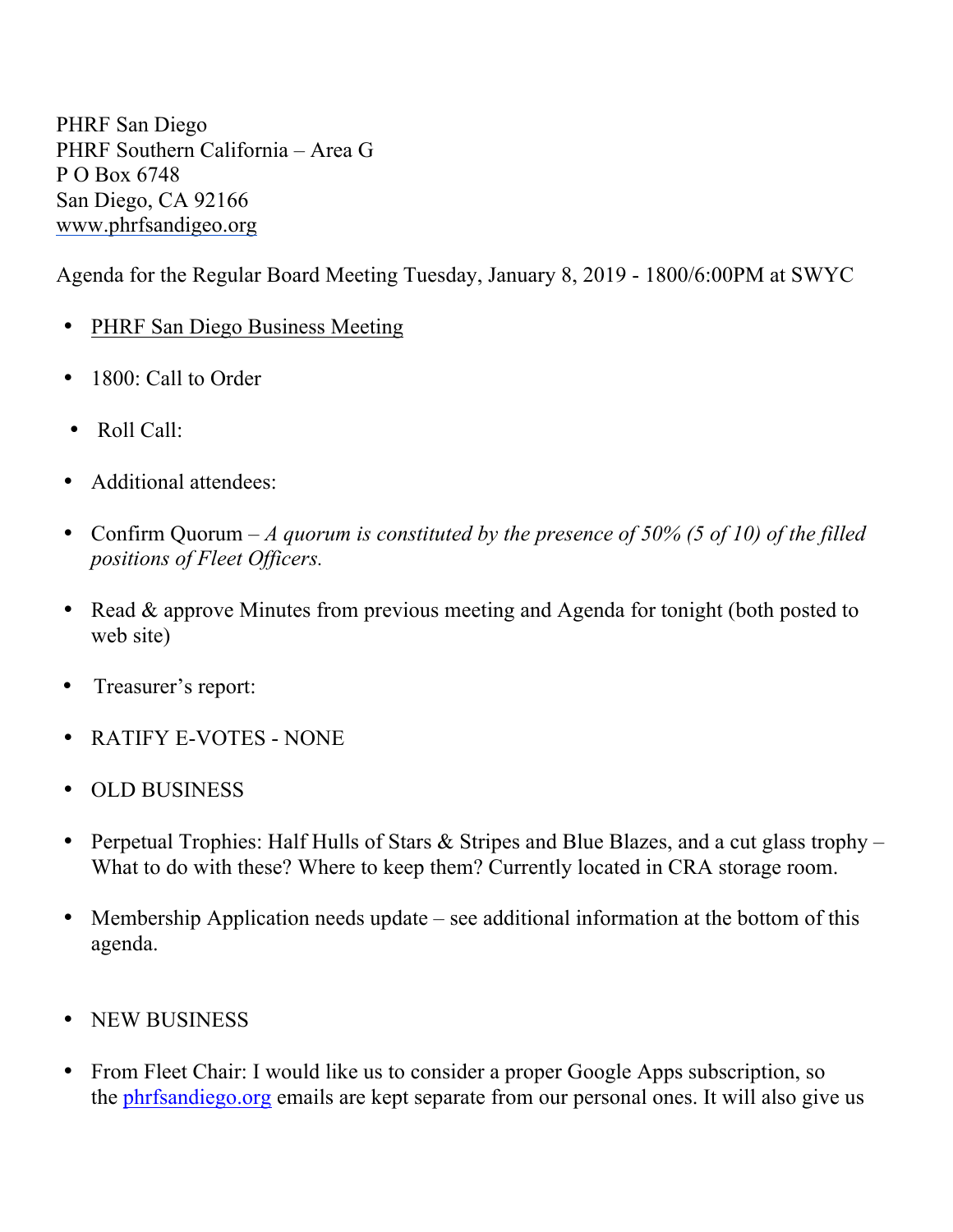Google Drive storage for documents. This is the best way to ensure continuity between officers.

- From Fleet Chair: discussion about creating clear instructions for new members and internal process for application review
- Configuration, formerly Corinthian, Adjustments see additional information at the bottom of this agenda.
- US Patriot Sailing should boast certified under this name be allowed to have free membership like active duty enlisted?
- o STANDING REPORTS
- Fleet Chairman:
- Vice Chairman:
- Chief Handicapper/Assistant Chief Handicapper:
- Fleet Secretary:
- Roster Secretary:
- Data Systems Officer:
- Fleet Scorer:
- Public Relations:
- Treasurer:
- Past Fleet Chairman:
- Next Meeting: February 12, 2019
- Adjourn PHRF San Diego Business Meeting
- 1900 HANDICAPPING BUSINESS MEETING
- Call to Order 1900
- Additional attendees:
- Handicappers:
- Confirm Quorum *A quorum is constituted by the presence of a quorum of the Executive*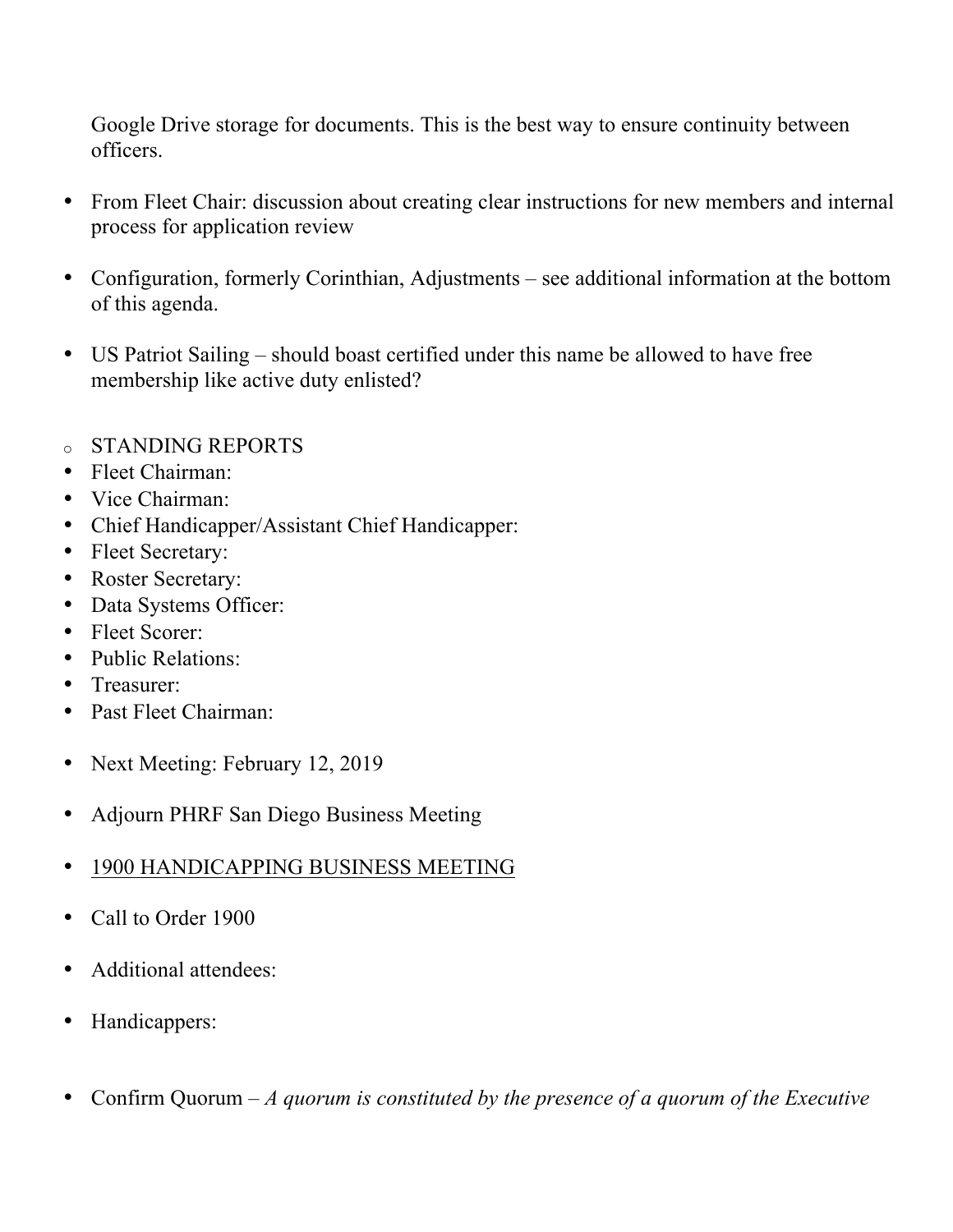*Board plus representation by a minimum of 3 SDAYC member clubs and a minimum of 3 of the current classes. The Fleet Executive Board can be counted for the purpose of ensuring representation of either the 3 SDAYC member clubs or the 3 classes.*

- RATIFY E-VOTES
- Komet, proposed rating 135/135/135 Voting started 12/7/18. Voting completed 12/11/18. Passed. YES 9, NO 0. Motion by David Cattle, second by Joe Saad, voting YES: Kym Kapalla, Gerral David, Keith Ericson, Joe Saad, Ivan Batanov, Chris Winnard, Erik Rogers, Jon Gardner, and Charlie Jenkins.
- TEMPORARY RATINGS ABOUT TO EXPIRE *A Temporary Rating may be provided by Chief handicapper in the event a handicap is requested to race in an upcoming race which will take place before a meeting, and the board is unable to vote on the rating (Prior to race). The request should be email approved or voted on at next board meeting to make permanent. In the event at a board meeting where an owner has submitted an application, fees are paid, but the Board believes it does not have sufficient data or information to accurately rate a boat, a Temporary rating may be provided with the understanding the owner should submit race results during the three months to show data, to verify the Temporary Rating. Temporary rating may be adjusted after review of results. In the event the data is not provided the temporary rating will be considered expired at the end of 120 days. A new complete application (Minus Fees) will need to be presented to board to have the boat considered again for a PHRF certificate. The Chief Handicapper may, at his or her discretion, renew the Temporary Rating twice.*
- Hunter 326 162/162/162 expires 01/09/19
- Dencho Marine Kernan 44 21/-27/-36 expires 01/09/19
- Santa Cruz 37 Mh 36/30/27 expires 01/11/19
- J122, 6222 33/30/27 expires 02/12/19
- Dehler 34 135/135/135 expires 03/11/19
- RATING REVIEW
- Liberty, 77394, Schumacher 30 Second Reading *First Reading: currently has two certificates - one Fractional Spinnaker and one Masthead Spinnaker both with an oversized*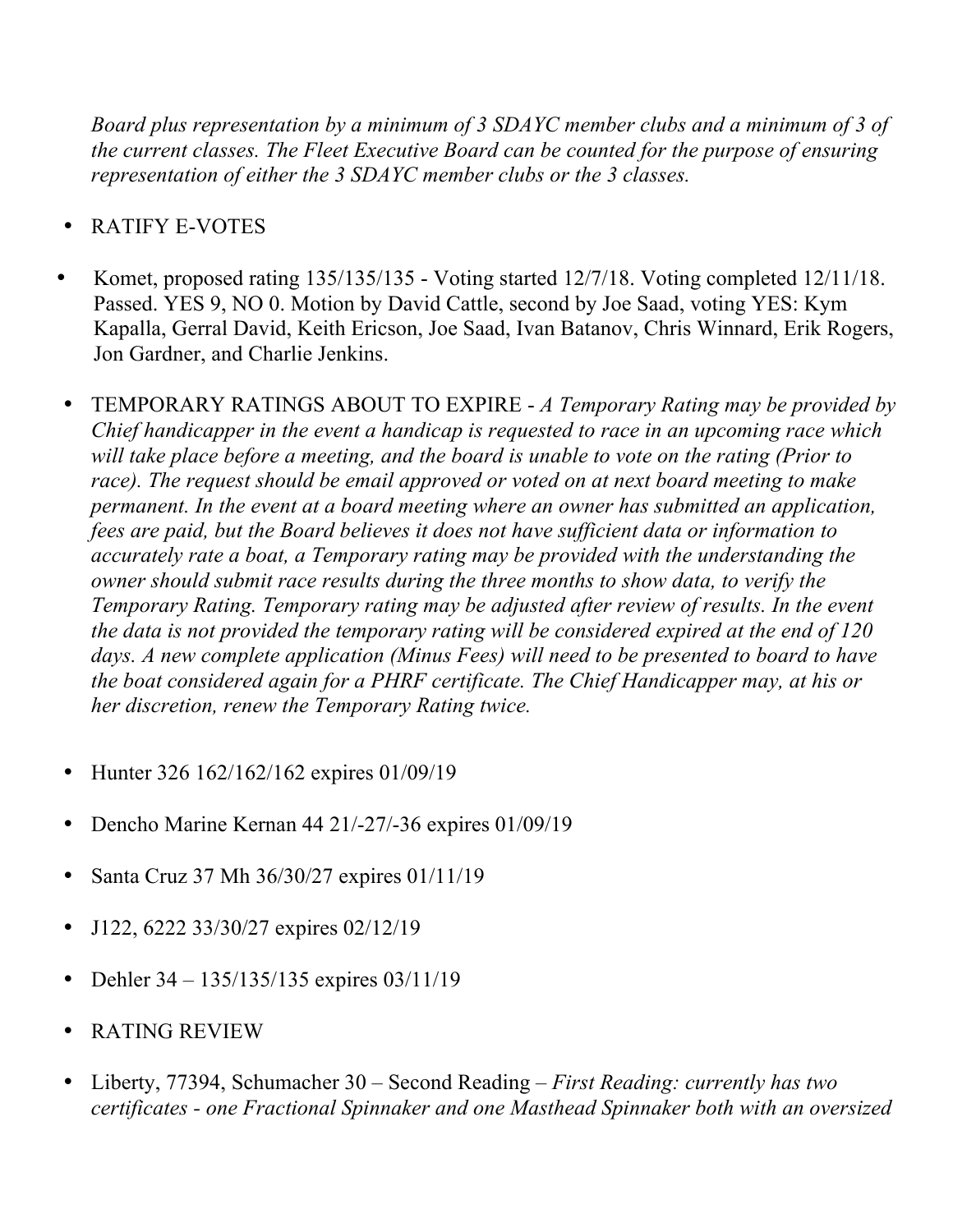*pole - pole 13.1, J 11.4 - both show SPL as zero but should be 13.1 - both show ISP as zero but should have some dimensions - from owner Randy Ames: I have analyzed the data concerning our (Liberty's) performance over the past several years. I would like to make a presentation at the November 13th meeting. Can you put me on the agenda? Owner Randy Ames presented data. Chief Handicapper recommends +3/+3/+0 for Masthead rating 129/126/123 Vote: YES 7, No 0, Abstain 3. This is the first reading, which maybe reviewed by email or at the Regular meeting in January.* 

• Nereid, 28590, C&C 115 – Chief Handicapper suggests taking another look

**NEW BOATS -** 1. Application received by Roster Secretary at least 7 days before meeting. 2. Application complete. 3. Sail number properly obtained from U S Sailing or regionally from SCYA. 4. Dues paid 5. If the yacht is also certified by PHRF SoCal then PHRF SD will also submit to PHRF SoCal an Area G rating.

- Zero Gravity, 7219, Soto 40 not with PHRF SoCal
- Daisy, 77158, Non Such 30 not with PHRF SoCal
- Peligroso, 55555, Kernan 70 not with PHRF SoCal
- OLD BOATS NONE
- Next Meeting: Regular meeting February 12, 2019
- Adjourn Handicapping Meeting
- AREA G BUSINESS MEETING
- Call to Order
- Choose Area G members for 2019
- Roll Call:
- Confirm Quorum *A majority of the Area Board members are required to form a quorum*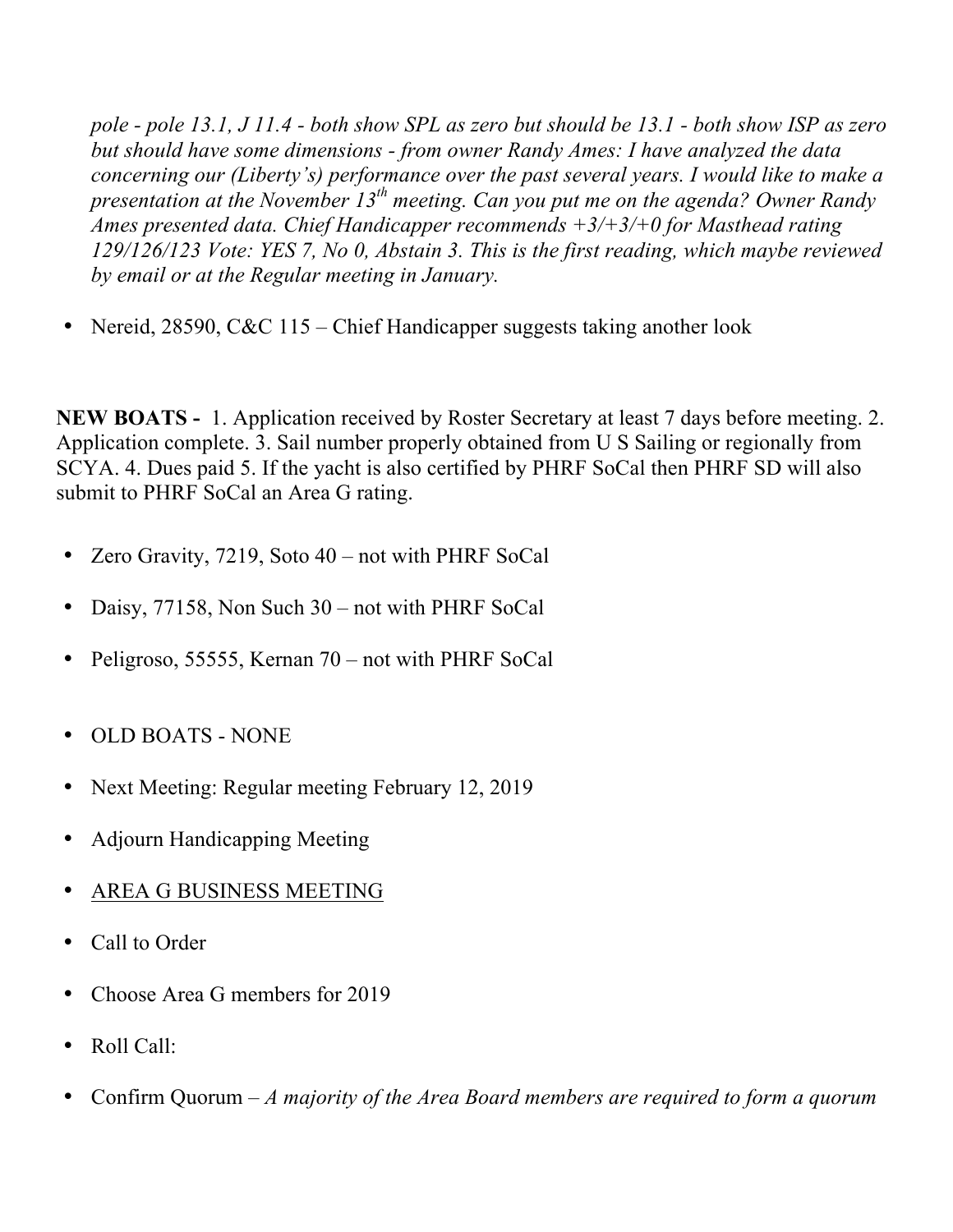*and to conduct business. All official actions of the Area Board which concern Ratings or Rating Reviews shall be conducted pursuant to Rules 1.5 and 4.5 of the Rules. All other official actions of the Area Board require a majority vote by the members who are present, provided there is a quorum at the time of the vote. Members: David Cattle, Ivan Batanov, and Mike Roach*

- OLD BUSINESS
- NEW BUSINESS NONE
- Next Meeting: Regular meeting February 12, 2019
- Adjourn Area G Meeting

Additional information about Membership Application:

## PHRF SD Applications Instructions

These still need more attention so I suggest changing further how they read. I suggest action soon since we keep getting so many applications with ISP and SPL as zero or seemly wrong even though we seem to talk about it at every meeting.

Currently reads:

SPL If there is no bowsprit SPL = Pole. The horizontal distance from the foreside of the mast at the deck to the tack point on the forward end of the bowsprit pole with the pole extended to its fullest length. For fixed bowsprit the distance is to the tack point of the sail.

ISP Whether or not there is a bowsprit, the vertical distance from the top of the spinnaker sheave to the shear line abeam of the mast.

Change to:

SPL *There must be a dimension in this category whether there is a spinnaker on your boat or not and/or whether or not there is a bowsprit.* If there is no bowsprit SPL = Pole. If there is no Pole  $SPL = J$ . The horizontal distance from the foreside of the mast at the deck to the tack point on the forward end of the bowsprit pole with the pole extended to its fullest length. For fixed bowsprit the distance is to the tack point of the sail.

ISP *There must be a dimension in this category whether there is a spinnaker on your boat or not and/or whether or not there is a bowsprit.* The vertical distance from the top of the spinnaker sheave to the shear line abeam of the mast. *On a Masthead boat the ISP is usually the same as I*. *On a Fractional boat the ISP is usually the same as I. On a boat with a Fractional Jib and a Masthead Spinnaker the ISP is greater than I - up to where the spinnaker attaches*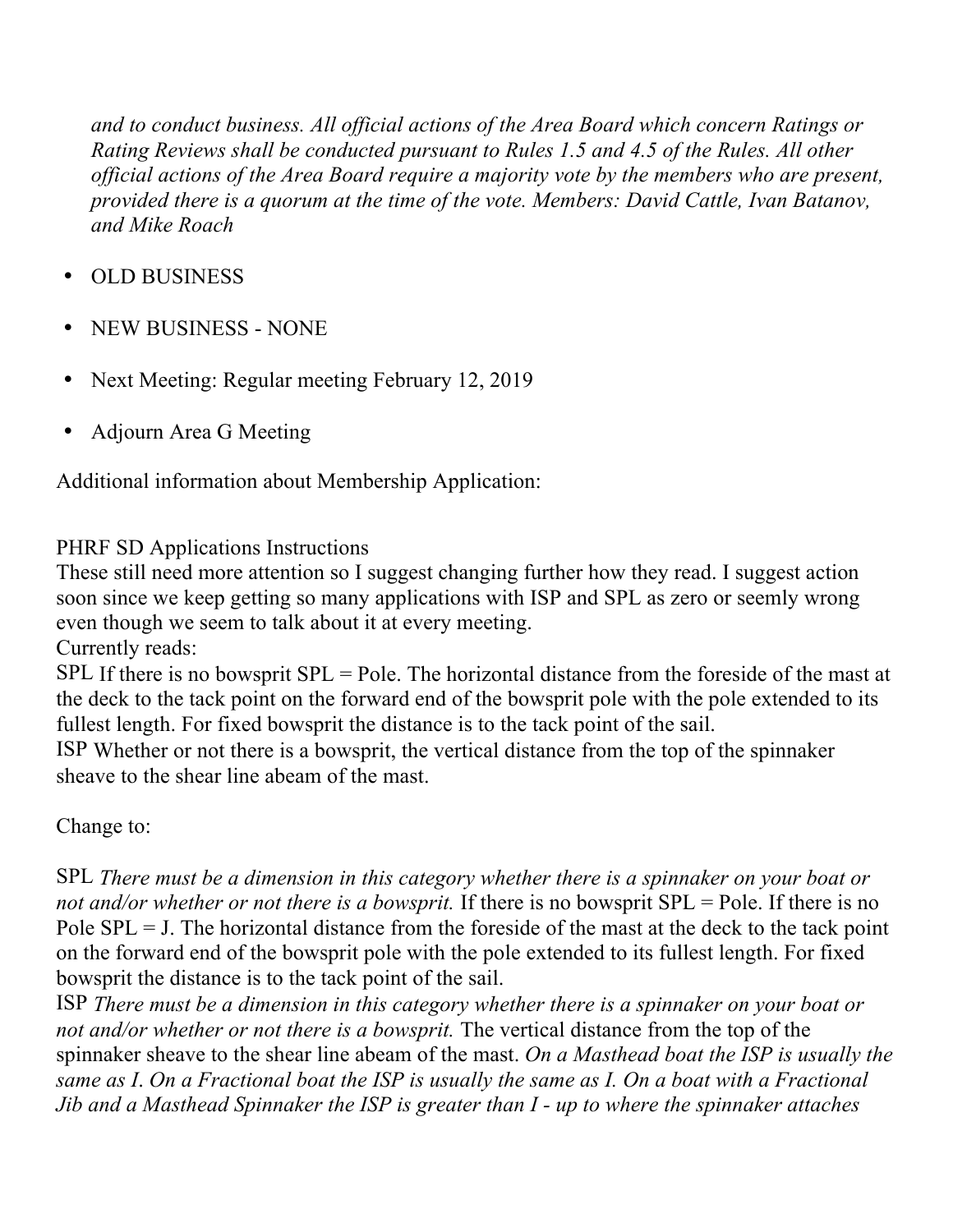## *near the top of the mast.*

Additionally on a slightly different topic - LOA - Boats with extendable/retractable bow sprits must measure LOA to the length of the extended bow sprit - if we don't do this the PF will be inconsistent for boats with and without extendable bow sprits. LOA is included in formula for PF. Or the other way around which seems less consistent do not count bow sprit in LOA.

## Additional Information concerning Configuration, formerly Corinthian, Adjustments:

Please see attached and below. After review I don't see any active local racers and don't have any objections to these boats going to SoCal Board for the current "Configuration" (Corinthian has been changed to Configuration) adjustments. I have also attached the current revised Corinthian adjustment list.

As I'm sure you are aware, the procedure is for the Local Boards to determine if a boat qualifies, then that boat will go to the Area Board for actual adjustments. Please let me know if you believe any of the boats should not be allowed to go forward,

Thanks,

## **David Cattle**

**From:** PHRF <fleetoffice@phrfsocal.org> **Sent:** Wednesday, November 21, 2018 12:10 PM **To:** David - Cattle **Subject:** FW: PHRF 2018 Area G Corinthian members

Hi David – Thank you for making the trip up to be a part of last night's meeting. I look forward to working with you next year!

As of this morning, the Renewal Application and New Member Applications are up and running!

The attached is a list of boats for G. The following are your guidelines for review. Once complete by your Area Board, please send me a list identifying up or down. As we receive requests for other boats, I will be sending those to you too.

*Approval of the Configuration Adjustments for each such applicant shall be at the discretion of the Area Board, but such approval shall not be unreasonably withheld. In evaluating each boat, the Area Board shall consider whether the boat is a cruising-oriented boat rather than*